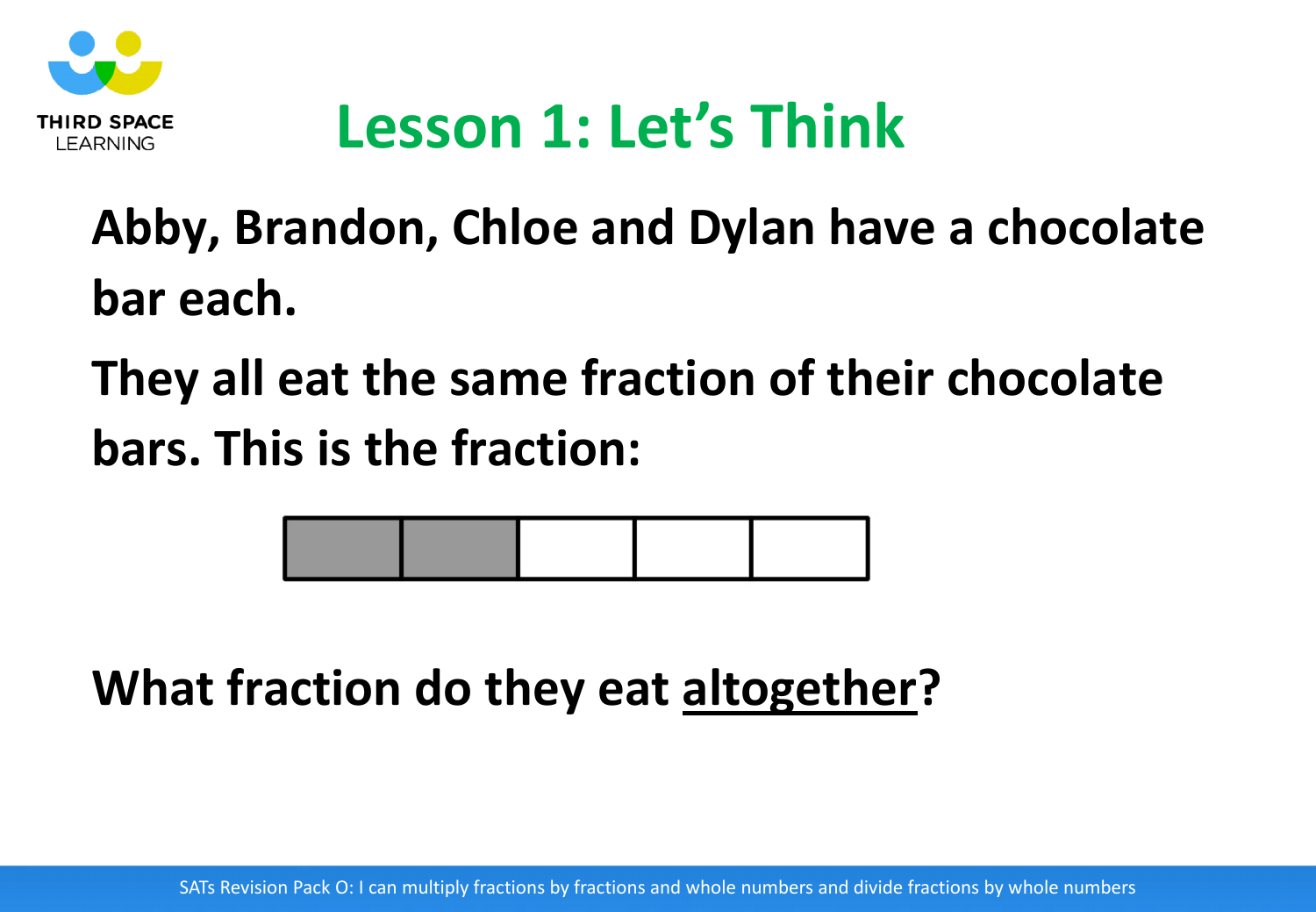

# **Lesson 1: Let's Apply**

#### In a traffic jam,  $\frac{3}{9}$ f the vehicles are cars. Of the cars, are blue. **5 6 1 2**

#### **What fraction of the whole traffic jam are blue cars?**

#### **Write your calculation as a number sentence and use a sketch to help you find the answer.**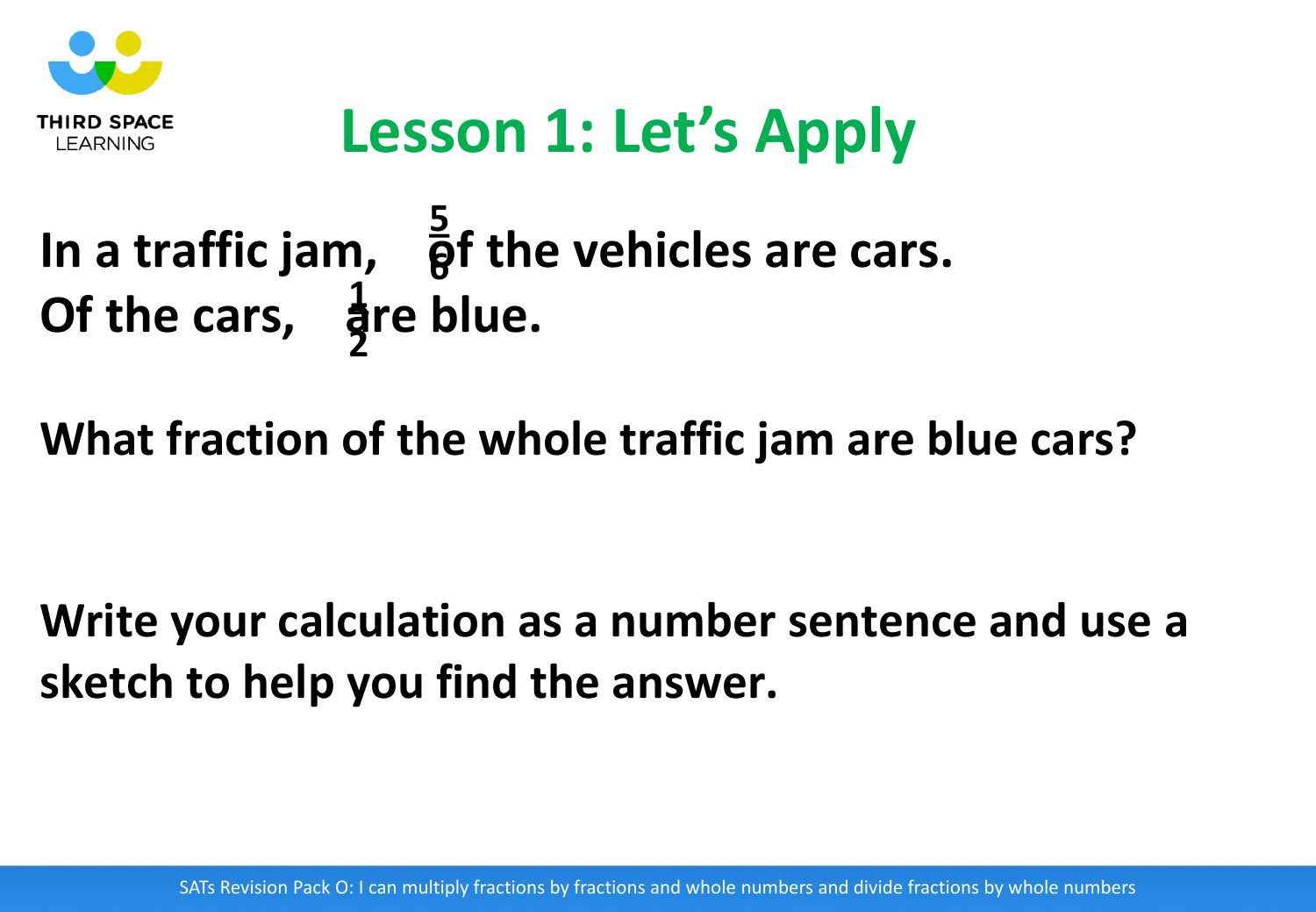

# **Lesson 2: Let's Think**

#### **After thinking about multiplying fractions by whole numbers, Year 6 starts to talk about division:**

**Josh says, "I think it is possible to divide fractions by whole numbers, like ÷ 7." Imogen says, "You can't divide a fraction by a whole number because fractions are already a kind of division and also**  isn't a multiple of 7." **1 2 1 2**

#### **What do you think?**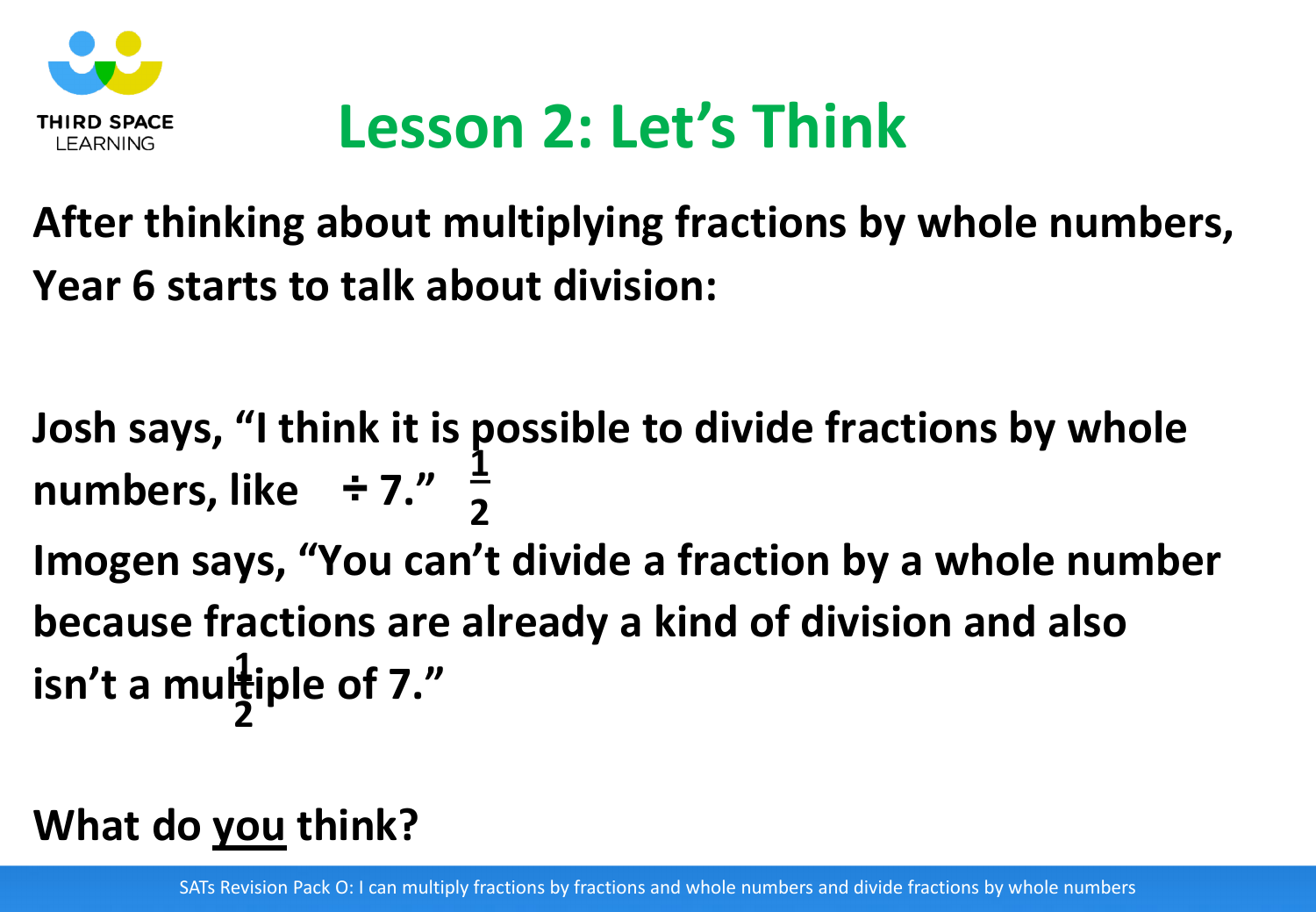

# **Lesson 2: Let's Apply**

**Kian's family have gone out for a pizza.**

#### They have  $\frac{3}{2}$ of a Pepperoni pizza left. **4**

**They decide to share it between all six people.**

**What fraction of the whole pizza will each person have?**

**Express your answer as simply as possible.**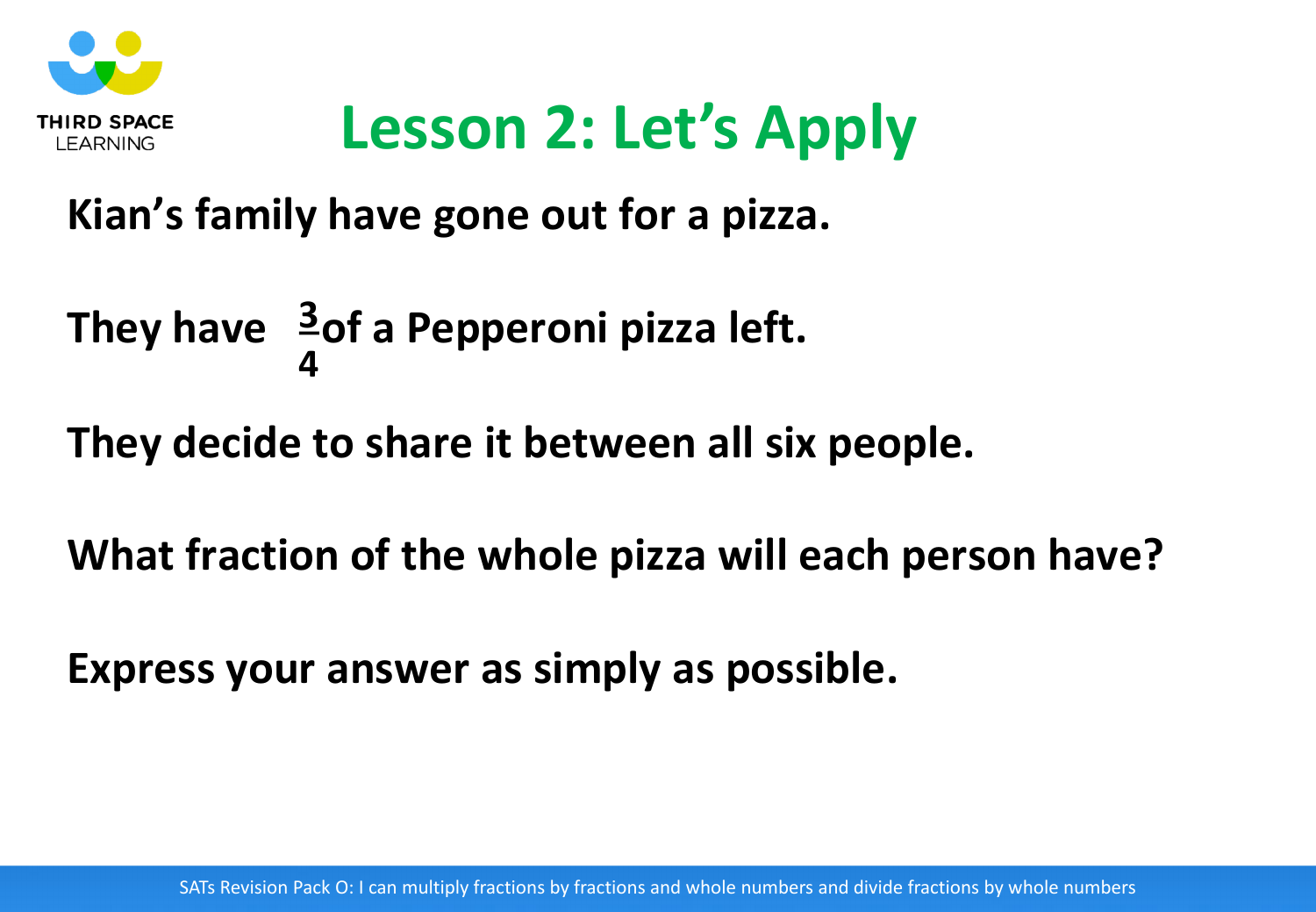

## **Lesson 3: Let's Think**

**2** 

**6**

**This is your target answer:**

**Can you find examples of these type of calculations that equal this number?**

- **A fraction multiplied by a whole number**
- **A fraction multiplied by another fraction**
- **A fraction divided by a whole number**